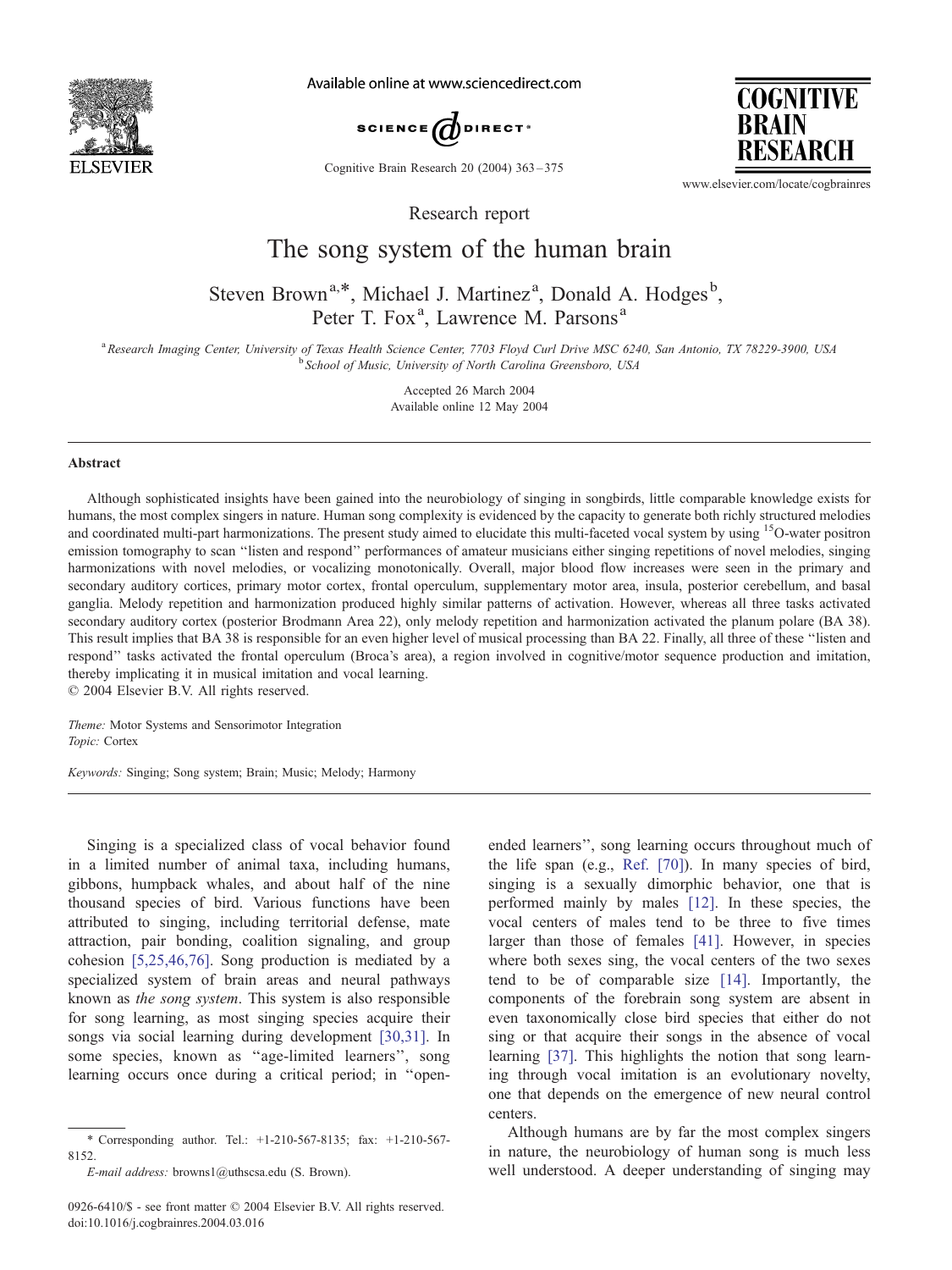benefit from a comparative approach, as human singers show features that are both shared with, and distinct from, birds and other singers in nature [\[22\].](#page-11-0) Common features include the following: (1) both absolute and relative pitch processing are used for song [\[42\];](#page-11-0) (2) combinatorial pitch codes are used for melody generation [\[44\];](#page-11-0) (3) there is a capacity for phonatory improvisation and invention [\[38\];](#page-11-0) (4) the song is treated as the fundamental unit of communication [\[68\];](#page-12-0) (5) songs are organized into repertoires [\[69\];](#page-12-0) (6) imitative vocal learning is important for song acquisition [\[1\];](#page-10-0) (7) there is year-round rather than seasonal singing [\[7\]](#page-10-0); and (8) there is a capacity for acquisition of songs throughout the life span [\[16\].](#page-10-0) Along these lines, although there is no systematic evidence for a critical period in human song learning, it is conceivable that the common incidence of ''poor pitch singing'' (often mislabeled as ''tone deafness'') reflects the possibility that vocal behavior (or its absence) during childhood has a strong effect on adult singing abilities.

At the same time, human music has several features distinct from singing in other animals, most notably choral singing and harmony. The temporal synchronization of voices that underlies human choral singing bears little relation to the ''dawn chorus'' of birds, in which vocal blending is little more than random simultaneity. While there is clear evidence for synchronization of parts in the songs of duetting species, such as gibbons and many tropical birds, none shows the kind of vertical alignment of parts that is the defining feature of harmonic singing in humans. Vertically integrated, multi-part singing is absent in non-human species, thereby suggesting that the human song system is different from that of other species, one specialized for coordinated multi-person blending. Harmonic singing is a characteristic musical style of several distinct regions of the world. Such singing is generally a cooperative behavior, often serving to reinforce collective norms and group actions. Our closest genetic relatives, chimpanzees and bonobos, do not engage in any kind of vocalizations reminiscent of song. Singing, therefore, cannot be seen as an ancestral trait of hominoid species but instead a derived feature of humans.

Such considerations are consistent with the hypothesis that the human song system is an evolutionary novelty and neural specialization, analogous to the song system of birds. However, this hypothesis is difficult to evaluate at the present time as human singing has been little researched. While music and song were the subjects of intense speculation by Enlightenment thinkers (e.g., [Refs.](#page-10-0) [10,63]), modern neurobiology provides limited pertinent information. There are few studies of vocal amusias but instead various reports of Broca's aphasics whose singing ability, even for lyrics, is spared (e.g., [Refs. \[28,77,79\]\)](#page-11-0). Such findings are probably more common than reports of spared musical function in the face of language deficits, as a knowledge of baseline musical-production skills is absent

in most ''non-musicians'' and because neurologists do not generally examine musical capacities in patients who are not musicians. Most noninvasive functional brain imaging studies of music have focused on perceptual rather than productive aspects.

Building on the foregoing achievements and considerations, we designed the current PET study to elucidate the audiovocal system underlying basic musical production processes and to compare the functional neuroanatomy of melody production with that for harmony production. The study was designed to examine these issues more comprehensively than did the two previous studies of song production. Perry et al. [\[53\]](#page-11-0) looked only at monotone singing, and Riecker et al. [\[60\]](#page-11-0) looked only at the singing of a single highly familiar melody. In the present investigation, we were interested in examining the vocal processing of novel melodies, as they would serve as more richly engaging stimuli with which to probe the audiovocal system. Amateur musicians performed four tasks while being scanned in this study: (1) Melody Repetition: subjects sang repetitions of novel, one-line, rhythmically varied melodies; (2) *Harmonization*: subjects sang harmonizations in coordination with novel, chordal, rhythmically varied melodies; (3) Monotonic Vocalization: the two preceding conditions were contrasted with a lower-level task in which subjects sang isochronous monotone sequences in alternation with isochronous sequences of the same piano pitch; and (4) Rest: eyes-closed rest was used as a silent, non-motor baseline condition. A distinct feature of this design compared to the previous studies was an element of imitative vocalizing. The Melody Repetition condition involved tandem repetition of heard melodies, the Monotonic Vocalization condition involved a matching of the pitch and rhythm of a monotone sequence, and the Harmonization condition—while not requiring direct imitation of the presented melodic sequence—required a shadowing of that sequence at a displaced location in tonal pitch space (e.g., a major third above the original melodic line). For terminological purposes, we are using the words "repetition" and "imitation" more or less interchangeably, with "repetition" being used more in the context of our tasks and ''imitation'' more in the context of general cognitive processing.

We hypothesized that secondary and tertiary auditory areas would be increasingly recruited as the complexity of the pitch, rhythmic and musical aspects of the production task increased from basic monotonic vocalizing to melodic and harmonic singing. We also hypothesized that the Repetition and Harmonization tasks would engage brain areas involved in working memory, compared to the Monotone task. Finally, we hypothesized that regions thought to underlie higher-level motor planning for vocalization—such as the supplementary motor area, Broca's area, and the anterior insula [\[15,19,33,86\]—](#page-10-0)would be involved not only in the motor control of song production but in musical imitation as well.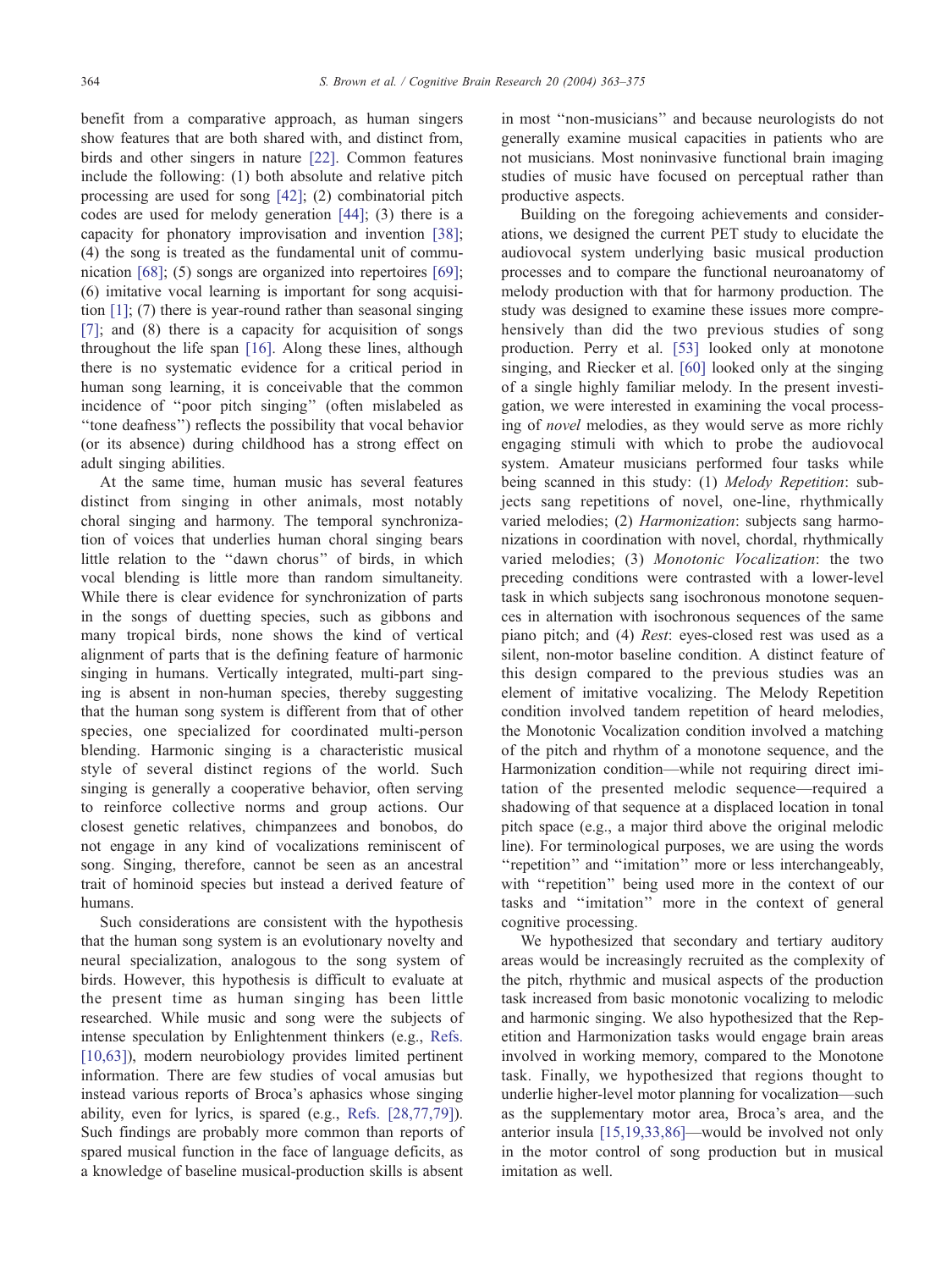#### 1. Materials and methods

### 1.1. Subjects

Five male and five female neurologically healthy amateur musicians, with a mean age of 25 years (range 19 –46 years), participated in the study after giving their informed consent (Institutional Review Board of the University of Texas Health Science Center). Each individual was right-handed, as confirmed by the Edinburgh Handedness Inventory [\[49\].](#page-11-0) All subjects were university students, many in their first or second years as music education majors, with a mean of 5.3 years of formal music instruction in voice or instrument. Subjects began music instruction at a mean age of 12.4 years old, having had an involvement in musical production (e.g., school bands, church choirs) for an average of 12.6 years prior to the study. None of them had absolute pitch, as based on self-report. Their musical specializations included voice, flute, trumpet, trombone, piano, drums, bass, guitar, percussion, and clarinet. Subjects underwent a detailed behavioral screening procedure in order to determine their suitability for the study. Each potential subject was presented with 35 melody repetition samples and 26 harmonization samples. Criteria for inclusion in the study included the following: (1) a proficiency at singing in key, (2) an ability to sing at least 50% of the repetition samples with perfect accuracy, and (3) an ability to sing at least 50% of the harmonization samples in such a manner that the melodic contour of the original melody was shadowed perfectly, in accordance with the rules of tonal harmony (see Tasks below). The 10 subjects who were used in this study were taken from a pool of 36 amateur musicians who underwent the screening procedure.

## 1.2. Tasks

Stimuli for the vocal tasks were sequences of digitized piano tones generated using Finale 2001 (Coda Music Technology). Subjects performed three vocal tasks and eyes-closed rest (see Fig. 1). The carrier syllable /da/ was used for all the singing tasks; this was done to avoid humming, to control head and mouth movement, and to permit adequate respiration during performance of the tasks. (1) Monotonic Vocalization. Subjects heard a piano tone (147 Hz; D below middle C), played 4 to 11 times isometrically (in an equal-interval, regular rhythm). The notes were played at a rate of 100 beats per minute, or 1.67 Hz, with a note duration of 600 ms. Subjects had to sing back the same pitch at the same tempo and rate (i.e., isochronously) whenever the piano stopped playing the note, doing so in continuous alternation with the piano. As with each sequence of piano tones, the response period allowed time for the singing of 4– 11 tones. Each successive sequence was different in the number of tones from the prior one. The goal of this arrangement was to ensure that subjects, in attempting to match pitch and rhythm, were not cognitively engaged in counting piano tones; subjects did not need to count piano tones because their singing was interrupted when the piano tones of the succeeding trial began. Hence their goal was simply to match the pitch and rhythm of these tones. (2) Melody Repetition. Subjects listened to a series of tonal melodies, and had to sing back each one after it was played. Each melody was 6 s in duration, followed by a 6-s period for response generation. The inter-trial interval was 1 s. Consecutive samples were never in the same key. (3) Harmonization. Subjects listened to a series of melodies accompanied by chords and had to spontaneously sing a harmonization with each melody as it was being replayed. Each melody was 6 s in duration. A



Fig. 1. Representative stimuli for the three singing tasks performed in this study: Monotonic Vocalization, Melody Repetition, and Harmonization. The note with the asterisk over it in Harmonization is the "prompt tone" that was provided to subjects as the first note of their harmonization (see Materials and methods).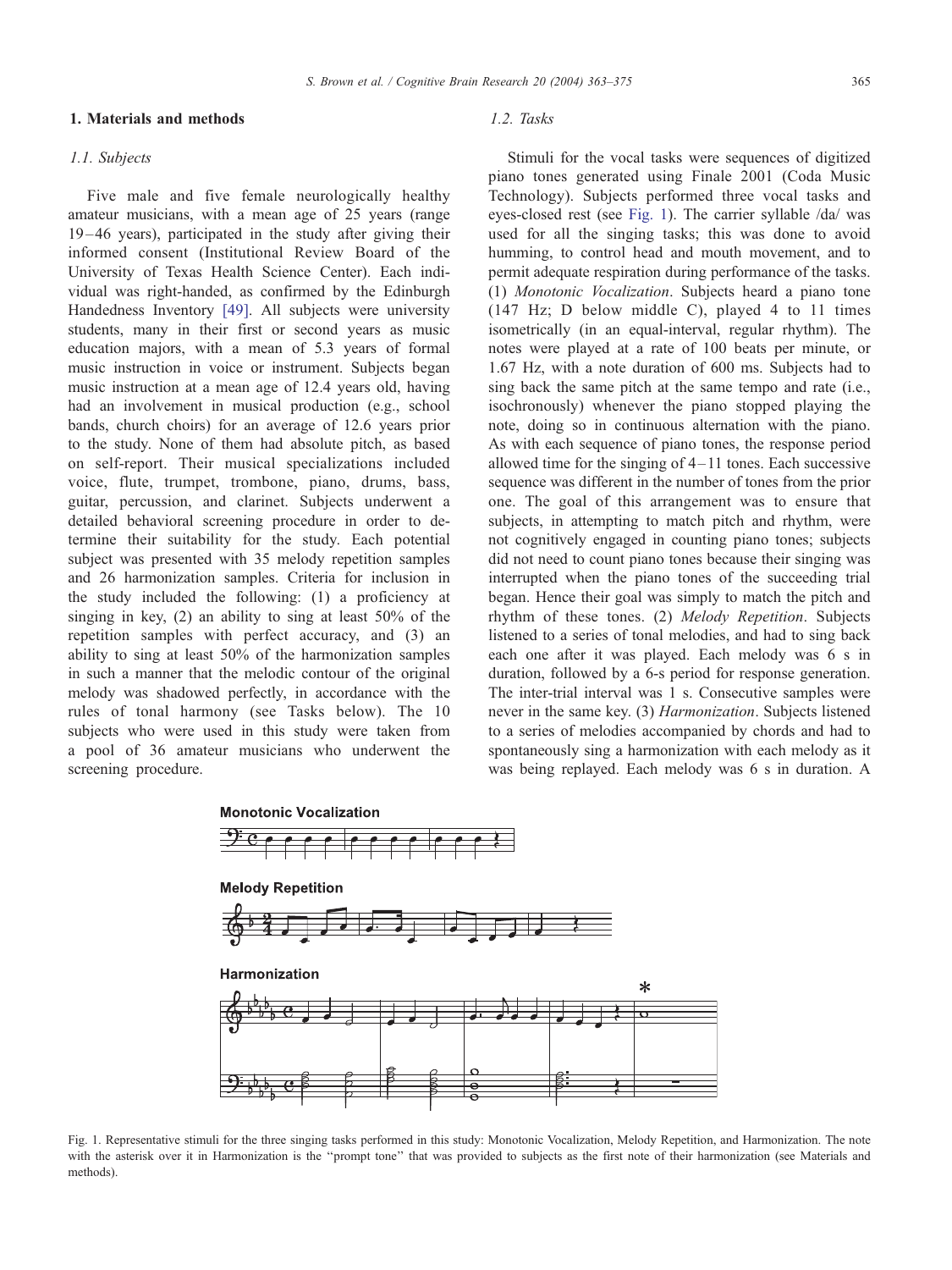<span id="page-3-0"></span>''prompt tone'' was provided after the first presentation of each melody, which subjects were instructed to use as the first note of their harmonization. This tone was typically a major third above the first note of the melody, which itself was frequently the tonic pitch of the scale. When melodies started on the third degree of the scale, the prompt tone was a perfect fifth above the tonic. The loudness of the stimulus heard during harmonization was reduced by 67% so that subjects could hear their singing. The inter-trial interval was 1 s. Consecutive samples were never in the same key. Subjects were instructed to create harmonizations that conformed to the rules of tonal harmony. While they generally sang the harmonizations in thirds, there were points in the melody where the rules of harmony dictated the use of other intervals, such as fourths, as a function of the implicit harmonic structure of the melody at that point.

## 1.3. Stimuli

All stimuli for the vocal tasks were presented to both ears as piano tones, and were generated using Finale 2001. The source material consisted of folk-music samples from around the world, modified to fit the time and musical constraints of the stimulus set. Pilot testing  $(n=7)$  confirmed that all stimulus material was novel for our subject population. A hypothetical standard for the stimulus set consisted of a sample with 10 quarter-notes at a tempo of 100 beats per minute in 4/4 time. The stimuli for the Melody Repetition and Harmonization conditions were varied with regard to tempo (slower and faster than the standard), number of notes (fewer or more notes than the standard), tonality (major and minor), rhythm (duple [2/4, 6/8], triple and quadruple time), motivic pattern (e.g., dotted vs. nondotted rhythms), and melodic contour (ascending and descending patterns). The samples covered a wide range of keys. Volume was approximately constant among the stimuli. The Monotonic Vocalization task consisted of a single tone (147 Hz) in a comfortable vocal range of males and females, although subjects were given the option of singing the tone one octave higher. This task was designed to control for the average number of notes that a subject would both hear and produce in the other two singing conditions.

# 1.4. Procedure

During the PET session, subjects lay supine in the scanning instrument, with the head immobilized by a closely fitted thermal-plastic facial mask with openings for the eyes, ears, nose, and mouth. Auditory stimuli were presented through the earpieces of headphones taped over the subjects' ears. During scanning, subjects were told to close their eyes, lie motionless, and to clench their teeth lightly so as to make the syllable /da/ when singing. Prescan training enabled the subjects to perform the vocalization tasks with minimal head movement. Each subject had two PET scans for each of the vocal tasks and one of rest. Task order was counterbalanced pseudo-randomly across subjects. The subjects began each task 30 s prior to injection of the bolus. Bolus uptake required approximately 20 s to reach the brain, at which time a 40-s scan was triggered by a sufficient rate of coincidence-counts, as measured by the PET camera. At the end of the 40-s scan, the auditory stimulus was terminated and the subject was asked to lie quietly without moving during a second scan (50 s). From the initiation of the task until the start of the second scan, each subject had responded to six to seven stimuli.

# 1.5. Imaging

PET scans were performed on a GE 4096 camera, with a pixel spacing of 2.0 mm, and inter-plane, center-to-center distance of 6.5 mm, 15 scan planes, and a z-axis field of view of 10 cm. Images were reconstructed using a Hann filter, resulting in images with a spatial resolution of approximately 7 mm (full-width at half-maximum). The



Fig. 2. Axial views of cerebral blood flow changes during Monotonic Vocalization contrasted to Rest. The Talairach coordinates of the major activations (contrasted to Rest) are presented in [Table 1.](#page-4-0) The averaged activations for 10 subjects are shown registered onto an averaged brain in all the figures. The right side of the figure is the right side of the brain in all the figures. At the left end of the figure are two color codes. The upper one (yellow to red) is a scale for the intensity of the activations (i.e., blood blow increases), whereas the lower one (green to blue) is a scale for the intensity of the deactivations (i.e., blood blow decreases). The group mean blood-flow decreases showed no obvious pattern related to the tasks or to the blood-flow increases and are thus not reported in the text. Note that the same set of five slice-levels is shown in Figs. 2 – 4. Note also that bilateral activations are labeled on only one side of the brain. The label SMA stands for supplementary motor area. The intensity threshold in Figs.  $2-4$  for all tasks is  $z>2.58$ ,  $p < 0.005$  (one-tailed).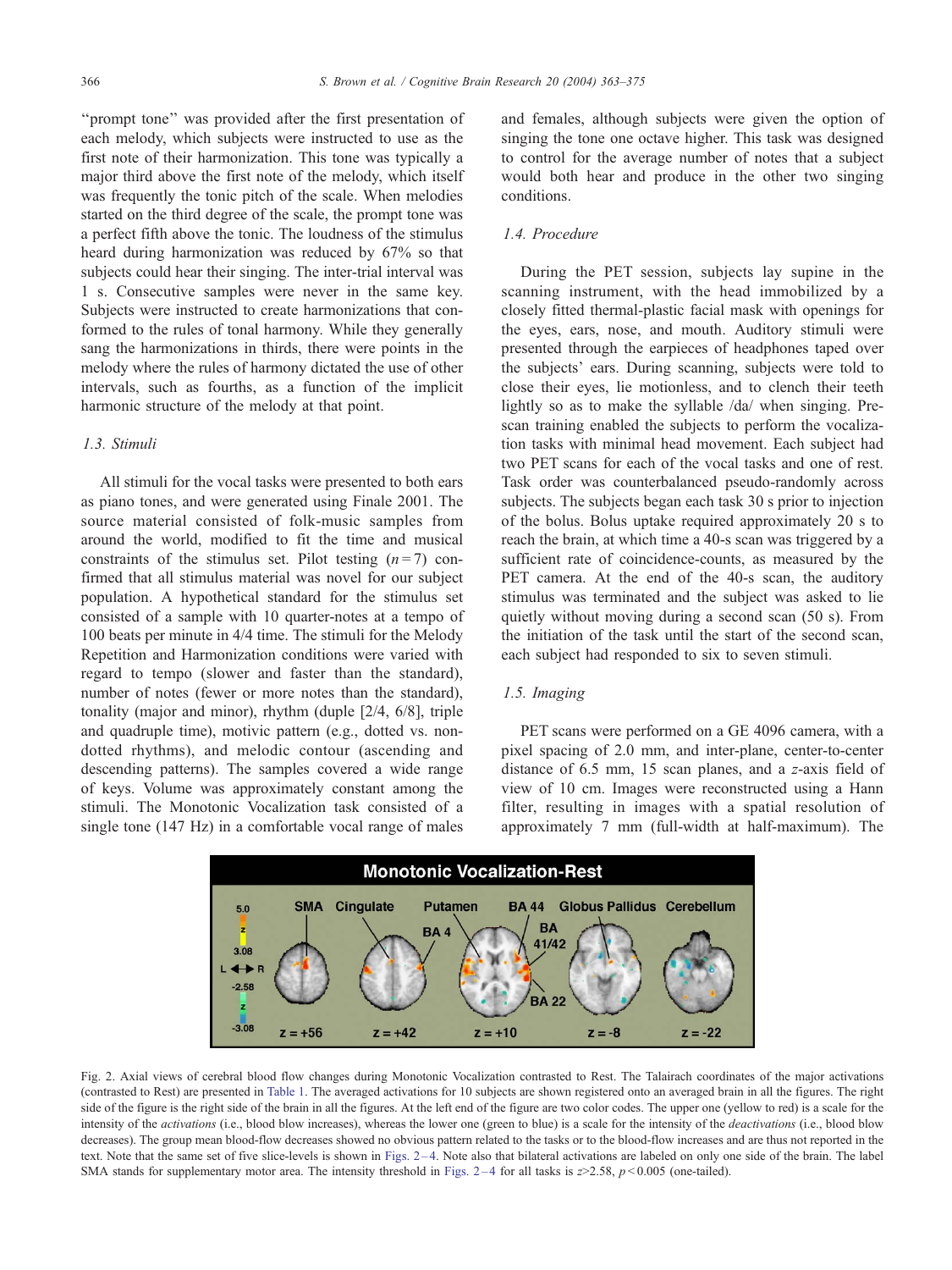<span id="page-4-0"></span>data were smoothed with an isotropic 10-mm Gaussian kernal to yield a final image resolution of approximately 12 mm. Anatomical MRI scans were acquired on an Elscint 1.9 T Prestige system with an in-plane resolution of 1  $mm<sup>2</sup>$ and 1.5-mm slice thickness.

Imaging procedures and data analysis were performed exactly as described by Parsons and Osherson [\[52\],](#page-11-0) according to the methods of Raichle et al. [\[57\],](#page-11-0) Fox et al. [\[18\]](#page-11-0) and Mintun et al. [\[47\].](#page-11-0) Briefly, local extrema were identified within each image with a 3-D search algorithm [\[47\]](#page-11-0) using a 125 voxel search cube (2 mm<sup>3</sup> voxel). A beta-2 statistic measuring kurtosis and a beta-1 statistic measuring skewness of the extrema histogram [\[17\]](#page-11-0) were used as omnibus tests to assess overall significance [\[11\].](#page-10-0) Critical values for beta statistics were chosen at  $p < 0.01$ . If the null hypothesis of omnibus significance was rejected, then a post hoc (regional) test was done [\[17,18\].](#page-11-0) In this algorithm, the pooled variance of all brain voxels is used as the reference for computing significance. This method is distinct from methods that compute the variance at each voxel but is more sensitive [\[71\],](#page-12-0) particularly for small samples, than the voxelwise variance methods of Friston et al. [\[20\]](#page-11-0) and others. The critical-value threshold for regional effects  $(z>2.58$ ,  $p < 0.005$ , one-tailed) is not raised to correct for multiple comparisons since omnibus statistics is established before post hoc analysis.

### 1.6. Task performance

As noted above, we selected subjects who were able to perform the tasks with competence. Analysis of recorded task performance confirmed that subjects performed in the scanner in a manner qualitatively identical to their performance during the screening session. Our use of a stringent screening procedure for subject inclusion meant that our subject sample was rather homogeneous, producing minimally variable task performance across individuals. Therefore, by design, we were not in a position to employ covariance analysis to look at the relationship between brain activation and task performance.

# 2. Results

The mean cerebral blood flow increases for the Monotonic Vocalization task, as contrasted with Rest ([Fig. 2,](#page-3-0) Table 1), showed bilateral activations in the primary auditory cortex (Brodmann Area [BA] 41) and the mouth region of the primary motor cortex (BA 4). Bilateral activations were observed in the auditory association cortex (BA 42 and posterior BA 22), frontal operculum (inferior parts of BA 44, 45 and 6), and supplementary motor area (SMA; medial BA 6), with trends towards greater right hemisphere activations; it is important to note that for the frontal operculum, the left hemisphere activation was reproducibly more posterior than that in the right hemisphere, extending

#### Table 1

Stereotaxic coordinates and z-score values for activations in the Monotonic Vocalization task contrasted with Rest

|              | Region                          | х     | $\mathcal{Y}$ | $\boldsymbol{Z}$ | z-score |
|--------------|---------------------------------|-------|---------------|------------------|---------|
| Frontal      |                                 |       |               |                  |         |
| Right        | Supplementary Motor Area (6)    | 6     | $\mathbf{0}$  | 60               | 5.58    |
|              | Supplementary Motor Area (6)    | 8     | $-8$          | 56               | 5.54    |
|              | Motor Cortex (4)                | 46    | $-10$         | 36               | 4.88    |
|              | Frontal Operculum (44)          | 44    | 8             | 10               | 4.71    |
|              | Motor Cortex (4)                | 58    | $-8$          | 24               | 4.17    |
| Left         | Motor Cortex (4)                | $-46$ | $-16$         | 36               | 5.92    |
|              | Motor Cortex (4)                | $-48$ | $-10$         | 44               | 5.25    |
|              | Premotor Cortex (6)             | $-48$ | 6             | 6                | 5.00    |
|              | Supplementary Motor Area (6)    | $-6$  | $-4$          | 62               | 4.88    |
|              | Motor Cortex (4)                | $-54$ | $-10$         | 24               | 4.50    |
|              | Prefrontal Cortex (46/9)        | $-32$ | 36            | 28               | 3.88    |
|              | Frontal Operculum (45)          | $-42$ | 24            | $\overline{4}$   | 3.80    |
| Temporal     |                                 |       |               |                  |         |
| Right        | Superior Temporal Gyrus (22)    | 58    | $-28$         | 6                | 6.04    |
|              | Secondary Auditory Cortex (42)  | 58    | $-8$          | 8                | 5.75    |
|              | Primary Auditory Cortex (41)    | 48    | $-18$         | 10               | 4.25    |
|              | Planum Polare (22/38)           | 58    | 4             | $-4$             | 4.17    |
|              | Middle Temporal Gyrus (21)      | 66    | $-16$         | $-4$             | 4.01    |
|              | Fusiform Gyrus (37)             | 46    | $-46$         | $-18$            | 3.84    |
| Left         | Primary Auditory Cortex (41)    | $-34$ | $-34$         | 14               | 4.42    |
|              | Secondary Auditory Cortex (42)  | $-54$ | $-14$         | 10               | 4.42    |
|              | Superior Temporal Gyrus (22)    | $-58$ | $-38$         | 10               | 4.17    |
|              | Primary Auditory Cortex (41)    | $-42$ | $-18$         | 10               | 4.13    |
|              | Superior Temporal Sulcus (21)   | $-42$ | $-12$         | - 6              | 3.96    |
| <i>Other</i> |                                 |       |               |                  |         |
| Right        | Globus Pallidus                 | 12    | $-4$          | - 6              | 4.38    |
|              | Putamen                         | 20    | $\mathbf{0}$  | 8                | 4.01    |
|              | Putamen                         | 27    | $-20$         | $-4$             | 3.84    |
| Left         | Insula                          | $-38$ | $-2$          | 4                | 4.46    |
|              | Cingulate Gyrus (24)            | $-2$  | 2             | 44               | 4.42    |
|              | Putamen                         | $-22$ | 6             | $\overline{4}$   | 4.38    |
|              | Cerebellum (Posterior Lobe)     |       |               |                  |         |
| Right        | Quadrangular Lobule (VI)        | 26    | $-58$         | $-24$            | 4.05    |
| Left         | Quadrangular Lobule (VI)        | $-26$ | $-68$         | $-22$            | 3.88    |
|              | Uvula (Vermis IX)               | $-4$  | $-56$         | $-30$            | 3.84    |
|              | Inf. Semilunar Lobule (Crus II) | $-12$ | $-72$         | $-34$            | 3.71    |
|              | Quadrangular Lobule (VI)        | - 36  | $-52$         | $-28$            | 3.71    |

Brain atlas coordinates are in millimeters along the left-right  $(x)$ , anteriorposterior  $(y)$ , and superior-inferior  $(z)$  axes. In parentheses after each brain region is the Brodmann area, except in the case of the cerebellum, in which [the anatomical labels of Schmahmann et al.](#page-12-0) [67] are used. The intensity threshold is  $z > 3.72$ ,  $p < 0.0001$  (one-tailed).

into BA 6. The anterior cingulate cortex (BA 24) was also seen to be activated in this task. Other notable activations occurred in left anterior putamen, right globus pallidus, and posterior cerebellar hemispheres. The activations in basal ganglia—putamen on the left and globus pallidus on the right—most likely supported processes in the ipsilateral cerebral hemispheres [\[13\].](#page-10-0) Broadly speaking, then, this task produced bilateral activations in primary auditory and vocal areas and more right-lateralized activations in higher-level cortical areas.

Melody Repetition minus Rest ([Fig. 3a,](#page-5-0) [Table 2\)](#page-6-0), compared to the results with Monotonic Vocalization,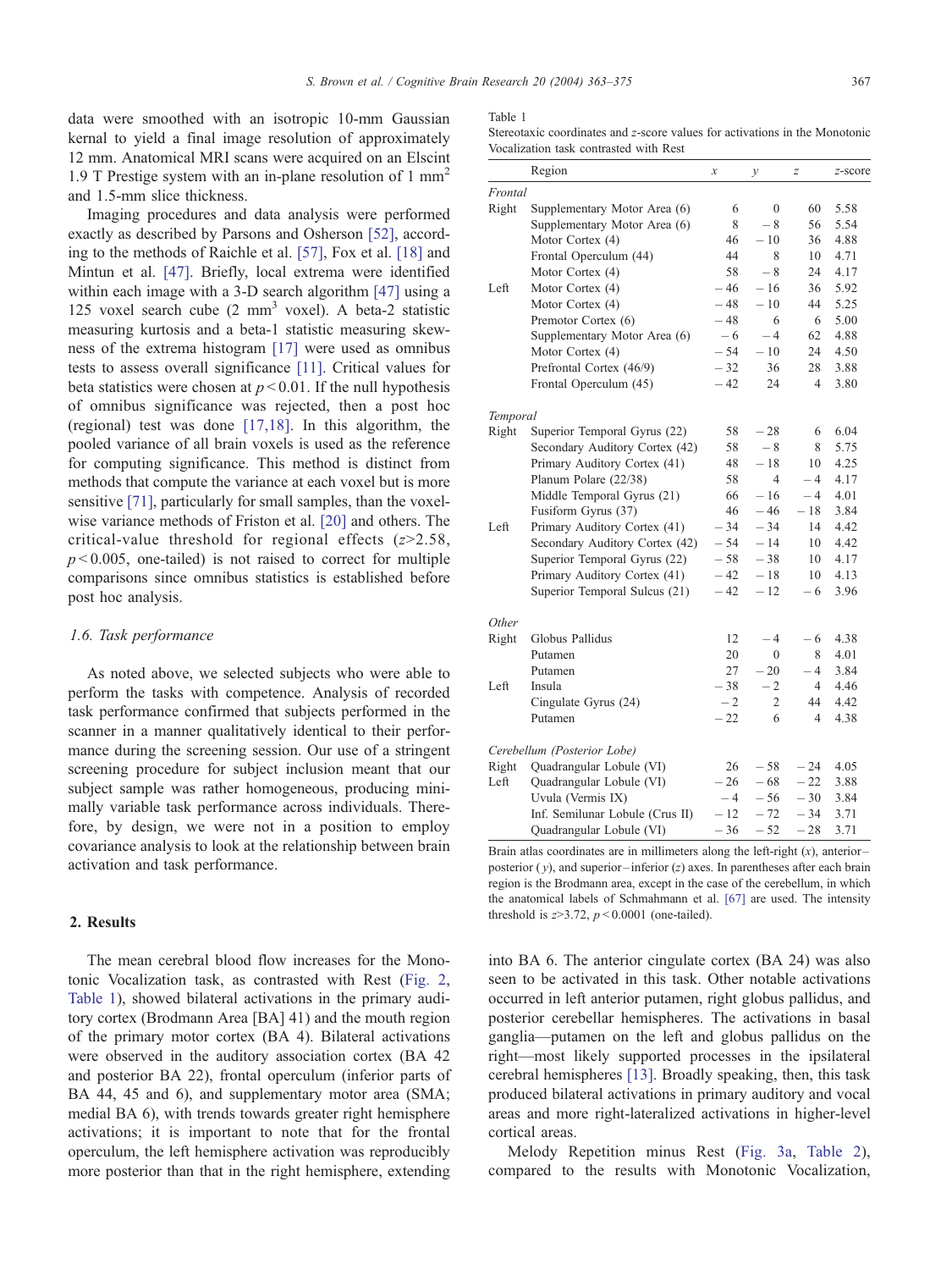<span id="page-5-0"></span>

Fig. 3. Axial views of cerebral blood flow changes during Melody Repetition contrasted with (a) Rest and (b) Monotonic Vocalization. The Talairach coordinates of the major activations (contrasted to Rest) are presented in [Table 2.](#page-6-0) Subtraction of Monotonic Vocalization from Melody Repetition eliminates many of the significant activations but leaves the signal in the planum polare (BA 38) at  $z = -8$ . The peak voxel for BA 38 in the Melody Repetition minus Monotonic Vocalization subtraction (panel b) was located at  $(48, 6, -6)$  in the right hemisphere and  $(-42, 4, -7)$  in the left.

showed no cingulate activation, much less activation in the primary auditory cortex, and activation in the superior part of the temporal pole (planum polare, BA 38). In general, the pattern of activation for Melody Repetition closely overlapped that for Monotonic Vocalization. Thus, when Monotonic Vocalization was subtracted from Melody Repetition (Fig. 3b), there was little signal above threshold in most auditory and motor areas. Only the activation in the planum polare (BA 38) remained after this subtraction, implicating this area in higher-level musical processing.

Harmonization minus Rest, as compared to the results for Melody Repetition, showed more intense activations in the same song-related areas ([Fig. 4a,](#page-7-0) [Table 3\)](#page-8-0). In addition, there appeared to be a nonsignificant trend toward greater bilaterality of the temporal lobe activations (including BA 38) for the Harmonization task compared to the Melody Repetition task. However, when the Melody Repetition task was subtracted from the Harmonization task, no activations remained above threshold (data not shown). This can be explained in part by the results of the contrast with Monotonic Vocalization [\(Fig. 4b\).](#page-7-0) Interestingly, even the activation in the planum polare (BA 38) was eliminated in this subtraction (not shown). In sum, harmony generation and melody generation produced closely overlapping patterns of activation. Interestingly, we predicted that dorsolateral prefrontal cortex (BA 46 and 9) would be activated in the Repetition and Harmonization tasks due to the need for subjects to keep the melodic template of the stimulus in working memory. However, such activations, while present, were below the z threshold used in our tables.

#### 3. Discussion

#### 3.1. The human song system

These data provide a picture of the auditory and vocal components of the human song system as well as those neural areas involved in imitation, repetition, and the pitchtracking processes underlying harmonization. The cortical activations observed here can be grouped hierarchically in terms of primary auditory and vocal areas, secondary auditory and vocal areas, and higher-level cognitive areas. All three vocal tasks showed strong activations in the primary auditory cortex (BA 41) and in the mouth region of the primary motor cortex (BA 4) [\[19\].](#page-11-0) Furthermore, all three vocal tasks showed activations in the auditory association cortex (BA 42 and BA 22), supplementary motor area (BA 6), frontal operculum (BA 44/6), and left insula. An activation in the anterior cingulate cortex (BA 24) was seen exclusively in the monotonic vocalization task. Finally, the two high-level music tasks, but not monotonic vocalization, showed activations in the planum polare (BA 38), implicating this area in higher-level musical processing. Interestingly, although the stimuli for the melody repetition and harmonization tasks changed key from sample to sample,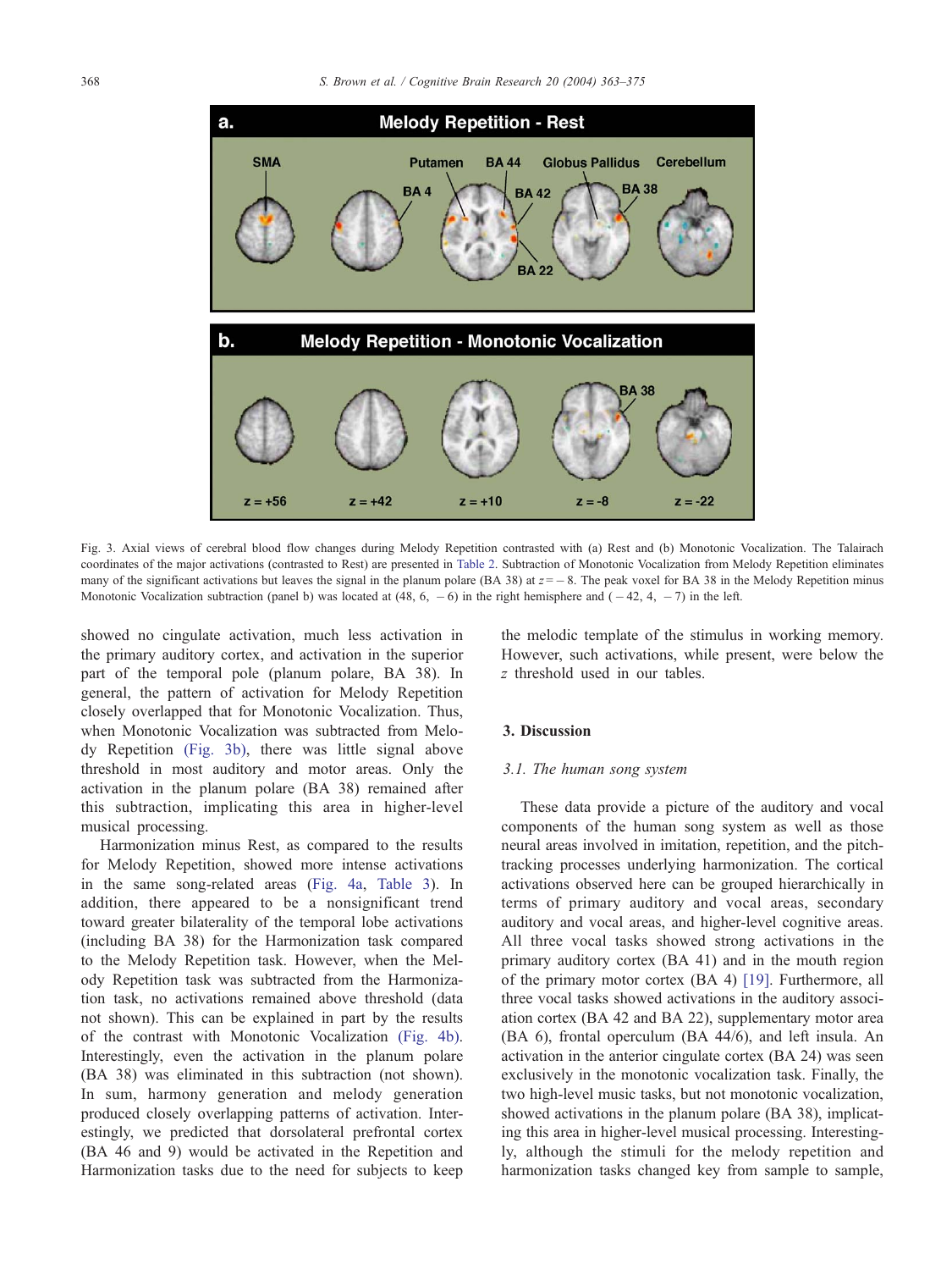<span id="page-6-0"></span>Table 2

Stereotaxic coordinates and z-score values for activations in the Melody Repetition task contrasted with Rest

|          | Region                       | $\boldsymbol{x}$ | $\mathcal{Y}$  | z              | z-score |
|----------|------------------------------|------------------|----------------|----------------|---------|
| Frontal  |                              |                  |                |                |         |
| Right    | Supplementary Motor Area (6) | 6                | $\overline{2}$ | 62             | 5.10    |
|          | Frontal Operculum (44)       | 40               | 14             | 10             | 4.47    |
|          | Premotor Cortex (6)          | 54               | $-6$           | 40             | 4.17    |
| Left     | Motor Cortex (4)             | $-48$            | $-8$           | 40             | 5.80    |
|          | Frontal Operculum (44/6)     | $-48$            | 6              | 10             | 4.54    |
|          | Supplementary Motor Area (6) | $-6$             | $\theta$       | 52             | 4.17    |
| Temporal |                              |                  |                |                |         |
| Right    | Planum Polare (22/38)        | 50               | 8              | $-4$           | 5.87    |
|          | Superior Temporal Gyrus (22) | 60               | $-26$          | $\overline{4}$ | 5.73    |
|          | Superior Temporal Gyrus (22) | 56               | $-6$           | $\overline{4}$ | 5.32    |
|          | Middle Temporal Gyrus (21)   | 62               | $\theta$       | $-11$          | 3.80    |
| Left     | Planum Polare (22/38)        | $-52$            | $\Omega$       | $-2$           | 5.43    |
|          | Superior Temporal Gyrus (22) | $-60^{-}$        | $-24$          | 6              | 4.10    |
|          | Primary Auditory Cortex (41) | $-34$            | $-34$          | 16             | 4.06    |
|          | Superior Temporal Gyrus (22) | $-58$            | $-34$          | 6              | 3.91    |
| Other    |                              |                  |                |                |         |
| Right    | Globus Pallidus              | 16               | $-4$           | - 6            | 3.80    |
| Left     | Putamen                      | $-22$            | 6              | 6              | 4.99    |
|          | Insula                       | $-26$            | 6              | 14             | 4.39    |
|          | Insula                       | $-42$            | 12             | 2              | 3.99    |
|          | Cerebellum (Posterior Lobe)  |                  |                |                |         |
| Right    | Quadrangular Lobule (VI)     | 26               | $-58$          | $-24$          | 4.47    |
|          | <b>T</b> 1 1 m 1 1 1         |                  |                |                |         |

[Legend as in](#page-4-0) Table 1.

we did not observe activations in the ventromedial prefrontal region identified as being important for tracking key changes [\[29\].](#page-11-0)

Although we observed only a single occipital activation in this study—in calcarine cortex for the harmonization task—several studies of music perception and musical imagery have shown cortical activations in parietal and occipital areas [e.g., [\[26,29,40,66,84\].](#page-11-0) In addition to cortical activations, we observed several activations in non-cortical areas. The left-lateralized putamen activations in all three of our vocalization tasks are consistent with findings on vocalization processes in animals and humans [\[33,34,78\].](#page-11-0) The right globus pallidus was likewise activated in all three tasks. Further research is required to determine the exact function of this area for these tasks. Activation was detected in midbrain but only for harmonization (minus rest). At the resolution of PET used here, this activity may originate in substantia nigra or nucleus ambiguus, structures involved in the motor control of vocalization. Finally, the posterior cerebellum, especially the quadrangular lobule (VI), was active in all three tasks, as discussed below.

Overall, our results are in broad agreement with the two other studies of song production. In the PET study of Perry et al. [\[53\],](#page-11-0) non-musicians sang simple monotone sequences using the vowel  $\frac{a}{a}$  at a target rate of 0.8 Hz, based on a presented target pitch. The activation profile seen by Perry et al. was quite similar to that observed here, with major activations occurring in the primary and secondary auditory

cortices, primary motor cortex, supplementary motor area, anterior cingulate cortex, insula, and frontal operculum. In an fMRI study by Riecker et al. [\[60\],](#page-11-0) non-musicians either overtly or covertly sang a familiar melody without words. As in both the present study and that of Perry et al., major activations occurred in the primary motor cortex, supplementary motor area, anterior insula, and posterior cerebellum. Each of the latter areas has been implicated in vocalization. The primary motor cortex is, of course, a critical mediator of voluntary vocalization. Our major focus of activation for the primary motor cortex was in the mouth area [\[19\].](#page-11-0) While it is possible that there were activations as well in the larynx area, we were not able to distinguish them from the activations in the frontal operculum at the spatial resolution of this study. Interestingly, nonhuman primates lack a direct connection between the larynx representation of the primary motor cortex and the nucleus ambiguus, the major peripheral neural center for vocalization [\[32\],](#page-11-0) and as a result, no primate except the human is capable of phonatory vocal learning, such as that underlying the acquisition of song. Moreover, there is firm evidence that the supplementary motor area (SMA) plays a key role in higher-level motor control, and it is often activated during overt speech tasks in imaging experiments [\[75\].](#page-12-0) Direct electrical stimulation of SMA produces vocalization in humans but not other mammals [\[33\],](#page-11-0) and damage to SMA (as with many other structures) is associated with mutism [\[86\].](#page-12-0) The anterior insula has long been associated with vocalization processes, and damage to this structure has been linked to disorders of articulation [\[15\].](#page-10-0) Its role in vocalization has been confirmed by imaging studies of counting, nurseryrhyme recitation, and propositional speech [\[9\].](#page-10-0) Finally, the posterior cerebellum has been implicated in vocalization processes, particularly the quadrangular lobule (VI) [\[75\],](#page-12-0) observed both in the present study and that of Perry et al. to be activated during singing. The exact contribution of the cerebellum to song is unclear because activations in this structure could be involved in motor, auditory or somatosensory processing [\[51\].](#page-11-0)

Activations in the primary and secondary auditory regions were seen for all three singing tasks in this study, as with Perry et al.'s monotone task. Activation in the primary auditory cortex was less in the repetition task than either the monotonic vocalization or harmonization task, for reasons that are not currently clear to us. The activations in the superior temporal gyrus (BA 22) were strongly right-lateralized for all three tasks. Activations in this region could have been due to at least two major sources: the presented stimuli and the subject's own voice. The superior temporal gyrus has been implicated in melody processing, most especially the right hemisphere  $[26,81,84,85]$  (see also Zatorre et al.  $[87]$  for a discussion of right-hemisphere dominance of the primary auditory cortex for spectral processing). Indeed, the peak activations observed here at  $(60, -28, 6)$  for harmonization and at  $(60, -26, 4)$  for melody repetition correspond to that at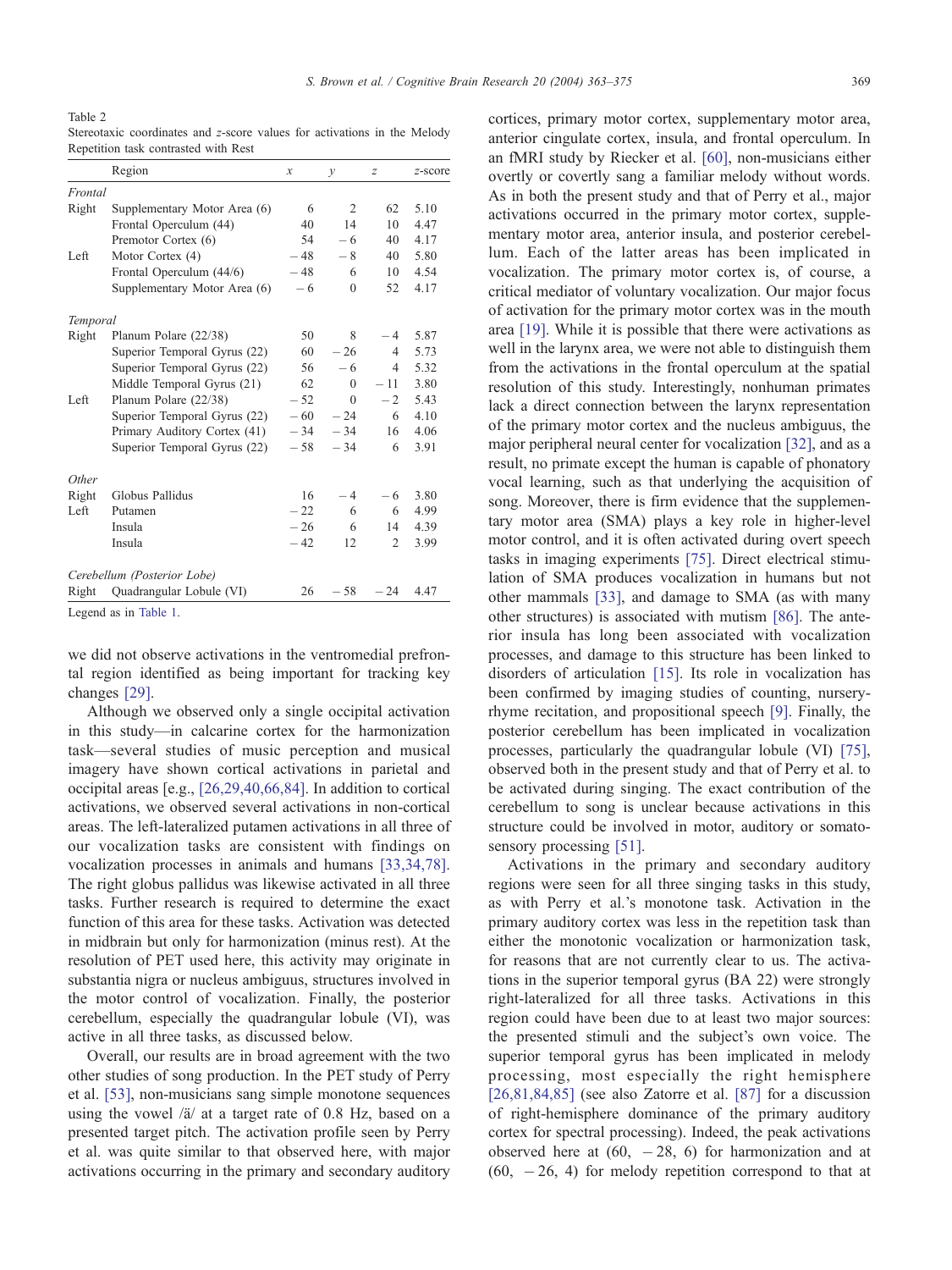<span id="page-7-0"></span>

Fig. 4. Axial views of cerebral blood flow changes during Harmonization contrasted with (a) Rest, and (b) Monotonic Vocalization. The Talairach coordinates of the major activations (contrasted to Rest) are presented in [Table 3.](#page-8-0) The peak voxel for BA 38 in the Harmonization minus Monotonic Vocalization subtraction (panel b) was located at  $(46, 8, -6)$  in the right hemisphere and  $(-42, 6, -10)$  in the left.

 $(64, -26, 5)$  when musically experienced listeners tracked a melody as it changed keys [\[29\].](#page-11-0) However, the elimination of BA 22 in the subtractions of monotonic vocalization from both melody repetition and harmonization suggests that BA 22 sits at a lower position in the auditory-processing hierarchy than BA 38, which was not eliminated in the same contrasts. This suggests that BA 38 might, in fact, be a form of tertiary auditory cortex. Additional studies will be needed to determine the relative contributions of the posterior and anterior regions of the superior temporal gyrus to musical processing.

In general, activations in primary and secondary auditory areas (BAs 41, 42, 22, 21) in the left hemisphere were more posterior than those in the right hemisphere. Over the group of three tasks, the mean  $y$  location of activations in these areas was  $-25$  on the left and  $-15$  on the right. A similar effect was observed in an fMRI study of non-musicians passively listening to melodies presented in different timbres [\[45\]](#page-11-0). In that study, the mean y location of activations was  $-24$  on the left and  $-8$  on the right. The 10-mm difference observed across our tasks is in accord with the morphological difference of 8– 11 mm in the location of left and right auditory cortex [\[56\].](#page-11-0) However, this difference was much more pronounced for melodic repetition than for the other two tasks. Specifically, the average  $\nu$  value for these areas in the melodic repetition task was  $-31$  on the left and  $-11$  on the right; however, in the monotonic vocalization task, it was  $-23$  on the left and  $-17$  on the right, and in the harmonization task, it was  $-22$  on the left and  $-15$  on the right. Further research is necessary to clarify whether

there is in fact such a functional asymmetry in auditory areas for music-related tasks.

Another source of auditory stimulation in this study was the subject's own vocalization. Voice-selective cortical areas have been demonstrated along the extent of the superior temporal sulcus (between BA 21 and 22), with a dominance for the right hemisphere [\[3,4\].](#page-10-0) Such work represents an important perceptual counterpart to our work on song production, particularly since any evolutionary account of the song system must take into account parallel communicative adaptations for perception and production. Although a distinction has been observed between speech and nonspeech vocal sounds in these voice-selective areas [\[3\],](#page-10-0) it will be important to examine whether there is specificity for singing versus other non-speech phonatory sounds in these regions. Such an investigation would be a fruitful counterpart to similar work with songbirds.

All three singing tasks also showed strong activations in the frontal operculum. This region, along with the more dorsal part of Broca's area proper, has been observed to be active in several neuroimaging studies of music, typically in discrimination tasks (discussed below). In addition, strong activations in right frontal operculum are observed when subjects are asked to imagine continuations of the opening fragments of familiar songs without words [\[26\].](#page-11-0) Previous work has established that mental imagery for motor behavior, vision, or audition can activate similar brain areas as actual action or perception. Therefore, mental imagery for melodic continuations can be viewed as a form of covert music production, in other words covert singing. Such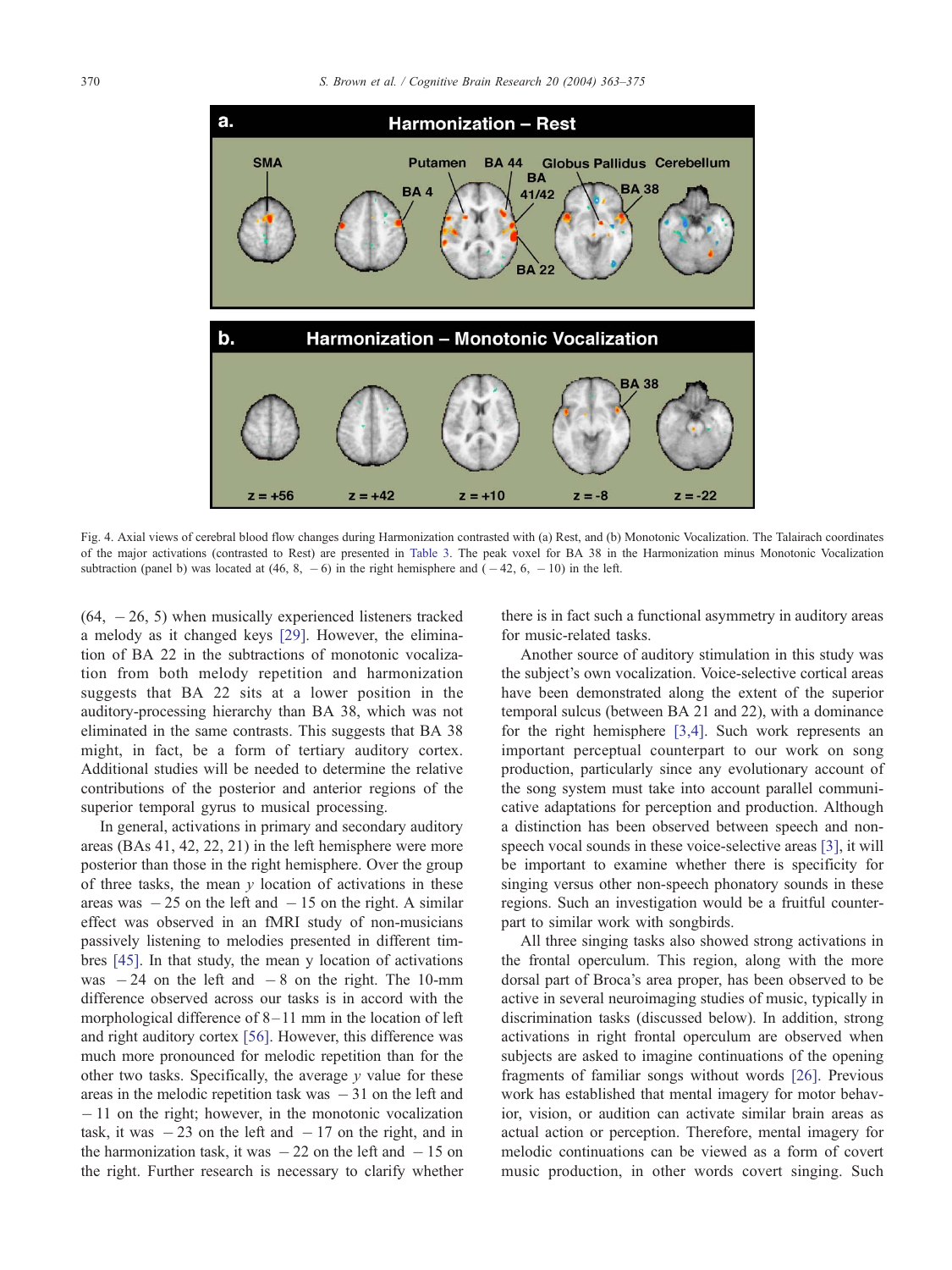<span id="page-8-0"></span>Table 3

Stereotaxic coordinates and z-score values for activations in the Harmonization task contrasted with Rest

|          | Region                          | $\mathcal{X}$  | у              | Z              | $z$ -score |
|----------|---------------------------------|----------------|----------------|----------------|------------|
| Frontal  |                                 |                |                |                |            |
| Right    | Motor Cortex $(4/6)$            | 52             | $-2$           | 40             | 5.83       |
|          | Supplementary Motor Area (6)    | 8              | $-2$           | 58             | 5.49       |
|          | Frontal Operculum (44/45)       | 40             | 16             | 8              | 5.10       |
|          | Frontal Operculum (44)          | 44             | 10             | 10             | 5.01       |
| Left     | Motor Cortex (4)                | $-50$          | $-8$           | 40             | 5.83       |
|          | Frontal Operculum (45)          | $-42$          | 24             | 6              | 3.76       |
| Temporal |                                 |                |                |                |            |
| Right    | Superior Temporal Gyrus (22)    | 60             | $-28$          | 6              | 7.69       |
|          | Planum Polare (22/38)           | 48             | 6              | $-2$           | 6.39       |
|          | Planum Polare (22/38)           | 54             | 0              | $-2$           | 5.96       |
|          | Superior Temporal Sulcus (21)   | 50             | - 8            | $-2$           | 5.87       |
|          | Secondary Auditory Cortex (42)  | 58             | $-8$           | 8              | 5.57       |
| Left     | Planum Polare (22/38)           | $-50$          | 4              | $-2$           | 5.62       |
|          | Superior Temporal Gyrus (22)    | $-60$          | $-20$          | 4              | 5.49       |
|          | Superior Temporal Gyrus (21/22) | $-54$          | $-12$          | 2              | 5.23       |
|          | Superior Temporal Gyrus (22)    | $-60$          | $-38$          | 8              | 4.84       |
|          | Planum Polare (38)              | $-41$          | $\overline{4}$ | $-14$          | 4.84       |
|          | Primary Auditory Cortex (41)    | $-40$          | $-20$          | 8              | 4.71       |
| Other    |                                 |                |                |                |            |
| Right    | Globus Pallidus                 | 14             | $-4$           | $-6$           | 5.05       |
|          | Calcarine Cortex (17)           | 16             | $-68$          | 18             | 4.11       |
|          | Midbrain                        | $\overline{2}$ | $-24$          | $-10$          | 3.89       |
|          | Putamen                         | 26             | 8              | $\Omega$       | 3.85       |
|          | Parahippocampal Gyrus (27)      | 28             | $-26$          | -6             | 3.85       |
|          | Cingulate Gyrus (32)            | 18             | 32             | $-8$           | 3.76       |
| Left     | Insula                          | $-42$          | 10             | $\overline{0}$ | 5.27       |
|          | Putamen                         | $-30$          | 22             | 2              | 4.19       |
|          | Cerebellum (Posterior Lobe)     |                |                |                |            |
| Right    | Quadrangular Lobule (VI)        | 24             | $-64$          | $-20$          | 4.80       |
| Left     | Uvula (Vermis IX)               | $-4$           | $-56$          | $-28$          | 4.23       |
|          | Quadrangular Lobule (VI)        | $-36$          | $-50$          | $-32$          | 3.89       |

[Legend as in](#page-4-0) Table 1.

results, in combination with the present findings and those of Riecker et al. [\[60\]](#page-11-0) and Langheim et al. [\[40\],](#page-11-0) suggest that musical imagery tasks can produce activations similar to those for music perception and production tasks. Activations of the frontal operculum during covert singing tasks may provide further support for a key role of this area in the human song-control system (and conceivably instrumental performance as well). This may be especially true for tasks that require active musical processing (e.g., imitation, discrimination, improvisation) rather than automatic processing based on long-term storage [\[40\].](#page-11-0) The frontal operculum has been shown to be activated during tasks that involve the processing of rhythm and time-intervals in addition to the processing of pitch (see below). So it is conceivable that rhythm processing contributed to the activations seen in the frontal operculum in this study. Further studies will be needed to distinguish pitch and rhythm effects in this region. At the same time, prefrontal cortex is thought to be involved generally in temporal sequencing of actions as well as in planning and expectancy [\[21\].](#page-11-0) Thus, the effects observed

here in the frontal operculum may be due to basic aspects of temporal and sequence expectancies [\[73\]](#page-12-0) (see later section on antiphonal imitation).

A hierarchical feature of the song system revealed in this study was the activation of the planum polare (BA 38) during complex musical tasks but not monotonic vocalization. This accords well with the results of Griffiths et al. [\[23\],](#page-11-0) who performed a parametric analysis of brain regions whose activity correlated with increasing musical complexity using iterated rippled noise, which produces a sense of pitch by means of temporal structure. The planum polare was one of only two regions whose activity correlated with the degree of musical complexity, especially vis-à-vis monotonic sequences. Moreover, in another parametric analysis, Zatorre and Belin [\[82\]](#page-12-0) demonstrated that activity in this region co-varied with the degree of spectral variation in a set of pure-tone patterns. The anterior temporal region has been implicated in a host of findings related to musical processing. For example, it has been shown that surgical resection of the anterior temporal lobe of the right hemisphere that includes the planum polare often results in losses in melodic processing [\[65,80\].](#page-12-0) Koelsch et al. [\[35\]](#page-11-0) demonstrated strong bilateral activations in planum polare during discrimination tasks involving complex chord sequences, in which discriminations were based on oddball chords or timbres. Likewise, bilateral activations were observed in this region when expert pianists performed Bach's Italian Concerto from memory [\[51\].](#page-11-0) Finally, in a related study, this area was observed to be active in discrimination tasks for both melody and harmony [\[8\].](#page-10-0) The coordinates of our BA 38 activation—at  $(50, 8, -4)$ in melody repetition—is nearly identical to the right hemisphere activation reported by Zatorre and Belin [\[82\]](#page-12-0) in their subtraction analysis of spectral vs. temporal processing for pure tones (with coordinates at [50, 10,  $-6$ ]), and were just inferior to those reported by Koelsch et al. [\[35\]](#page-11-0) during discrimination processing for chord clusters, deviant instruments and modulations (with coordinates at [49, 2, 2]).

In sum, a convergence of results suggests that the superior part of the temporal pole bilaterally may be a type of tertiary auditory cortex specialized for higher-level pitch processing such as that related to complex melodies and harmonies, including the affective responses that accompany such processing. However, the exact nature of the processing in the planum polare during these tasks is unclear. The responses may reflect increases in memory load per se for musical information across the contrasted tasks, or reflect processing for musical grammar used to organize the musical production for the melody repetition and harmonization tasks. This area was not active when musically experienced listeners tracked a melody as its tonality changed [\[29\],](#page-11-0) suggesting that the area is not involved in this aspect of tonality. Further investigation is necessary to refine functional accounts of this area in humans. There may not be a strict homologue of this region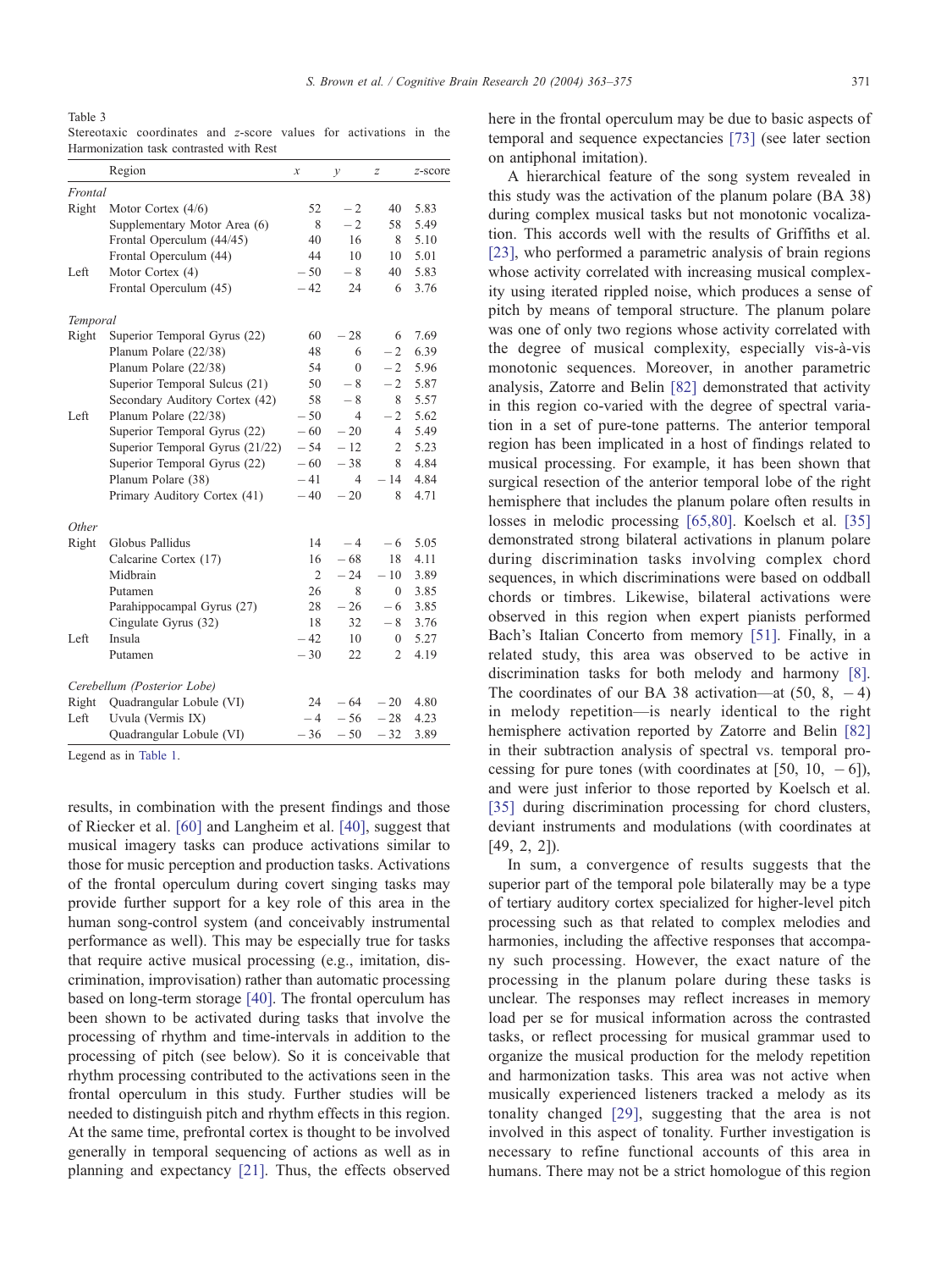in non-human primates. The anterior superior temporal gyrus in monkey seems to be involved in auditory processing, possibly converging with limbic inputs [\[48,54\],](#page-11-0) and so the activations seen here in the current study might even reflect a role in emotional processing. In addition, because cells in monkey anterior superior temporal gyrus are selectively responsive to monkey calls, it has been proposed that this region may be part of the ''what'' stream of auditory processing [\[72\].](#page-12-0)

None of the activations for the melodic repetition and harmonization tasks (minus rest) coincided with the areas reported in prior studies of musical rhythm, such as anterior cerebellum, left parietal cortex, or left frontal cortex (lateral BA 6) [\[51,64\].](#page-11-0) This suggests that the rhythmic variation present in the melody repetition and harmonization tasks, but absent in monotonic vocalization, was not affecting the pattern of activations attributed to singing. This validates our intuition in designing the study to illuminate brain representations of melodic and harmonic, rather than rhythmic, information. We selected an isometric monotonic control task expecting that differences in brain activity for isometric versus variable-rhythm stimuli would be so small as to not obscure the differences in brain activity between monotonic sequences and musical sequences.

An unexpected finding of this study was the robust overlap in activity amongst the monotonic vocalization, melody repetition, and harmonization tasks. This overlap suggests that, despite the use of the carrier syllable /da/ in our monotone task (Materials and methods), monotonic vocalization is more ''musical'' than ''syllabic'' in nature. Indeed, this monotonic vocalization task may embody most of the cardinal features of human music. Seven aspects of this task connect it more with simple music than simple speech: (1) a fixed pitch (i.e., spectral specificity) was employed; (2) the vocalization tempo was relatively slow (with an overall syllable rate of 1.67 Hz compared to a rate of around  $8-10$  Hz for connected speech) and the vowel was extended in duration; (3) the vocalizing was repetitive; (4) the vocalization rhythm was isometric; (5) the subject was required to match pitch; (6) the subject was required to match rhythm; and (7) the subject was required to sing in alternation with another ''musician'' (i.e., a digital piano). So, this antiphonal monotonic vocalization task should not be seen as a non-musical control but instead as a model of some of the most important features of music. Monotones, in fact, are an integral component of the world's music, as seen in many chants and drones.

Another unexpected result was the absence of strong activations in the dorsolateral prefrontal cortex or associated areas during the melody repetition and harmonization tasks, tasks that clearly required the storage of pitch information in working memory. We observed an activation in the dorsolateral prefrontal cortex (BA 46/9) for the monotonic vocalization task. Weaker activations were found in the identical location in the melody repetition and harmonization tasks, but these were below the threshold of significance for our tables (z values of 3.13. and 3.63, respectively). Despite the presence of activations in these regions, we are still surprised by their weakness, especially given the requirements of the tasks. For the moment, we do not have a good explanation for these results. Another manner in which such prefrontal activations might have shown up was in relation to the abrupt transitions occurring the monotone task, but again these were not seen when monotonic vocalization was compared to rest.

In sum, our results differ in the following respects from those of the previous studies of singing. First, Perry et al.'s [\[53\]](#page-11-0) study of monotone singing did not show activations in BA 38. This was the case for our monotone task as well. The BA 38 activations were observed only when complex musical stimuli involving full melodies were used, as in our melody repetition and harmonization tasks. Second, Riecker et al.'s [\[60\]](#page-11-0) study of the singing of familiar songs did not produce activations in the frontal operculum. As we argue throughout, the frontal operculum activations appear to be related to specific features of our tasks, namely a requirement for matching musical templates. Recalling familiar melodies from long-term memory does not seem to activate this process, whereas all three of our imitative tasks require subjects to match the pitch and rhythm of novel sequences. Overall, then, the use of complex and novel melodies enabled identification of the roles of two regions of the musical brain, namely the superior part of the temporal pole (BA 38) and the opercular part of the inferior frontal gyrus (BA 44/6).

### 3.2. The neural basis of polyphony

Harmonization resembles monophonic singing in that both involve the creation of a single melodic line. Harmonization differs from simple melody formation, however, in that it is done in coordination with a simultaneous musical template. One complication in interpreting activation differences between the harmony and melody tasks in this study is that both tasks activated functional brain regions closely overlapping with those elicited by monotonic vocalization. Bearing this in mind, there appeared to be a trend toward greater bilaterality in higher-level auditory areas (both BA 22 and BA 38) for harmony than for melody (when contrasted with rest). It is not possible to determine yet whether the bilaterality seen in our harmony tasks is due to a true specialization of left-hemisphere auditory areas for harmony processing or merely a quantitative acoustic effect due to the presence of a greater number of notes and a thicker musical texture in the harmony condition [\[35\].](#page-11-0) A study in which note number is directly controlled for will be needed to resolve this issue. Although there are computational differences between the processing of melody and harmony in particular tasks, neuroimaging studies at the current limits of resolution provide limited support for the view that harmony is mediated by brain areas distinct from those underlying melody. If this null hypothesis were to be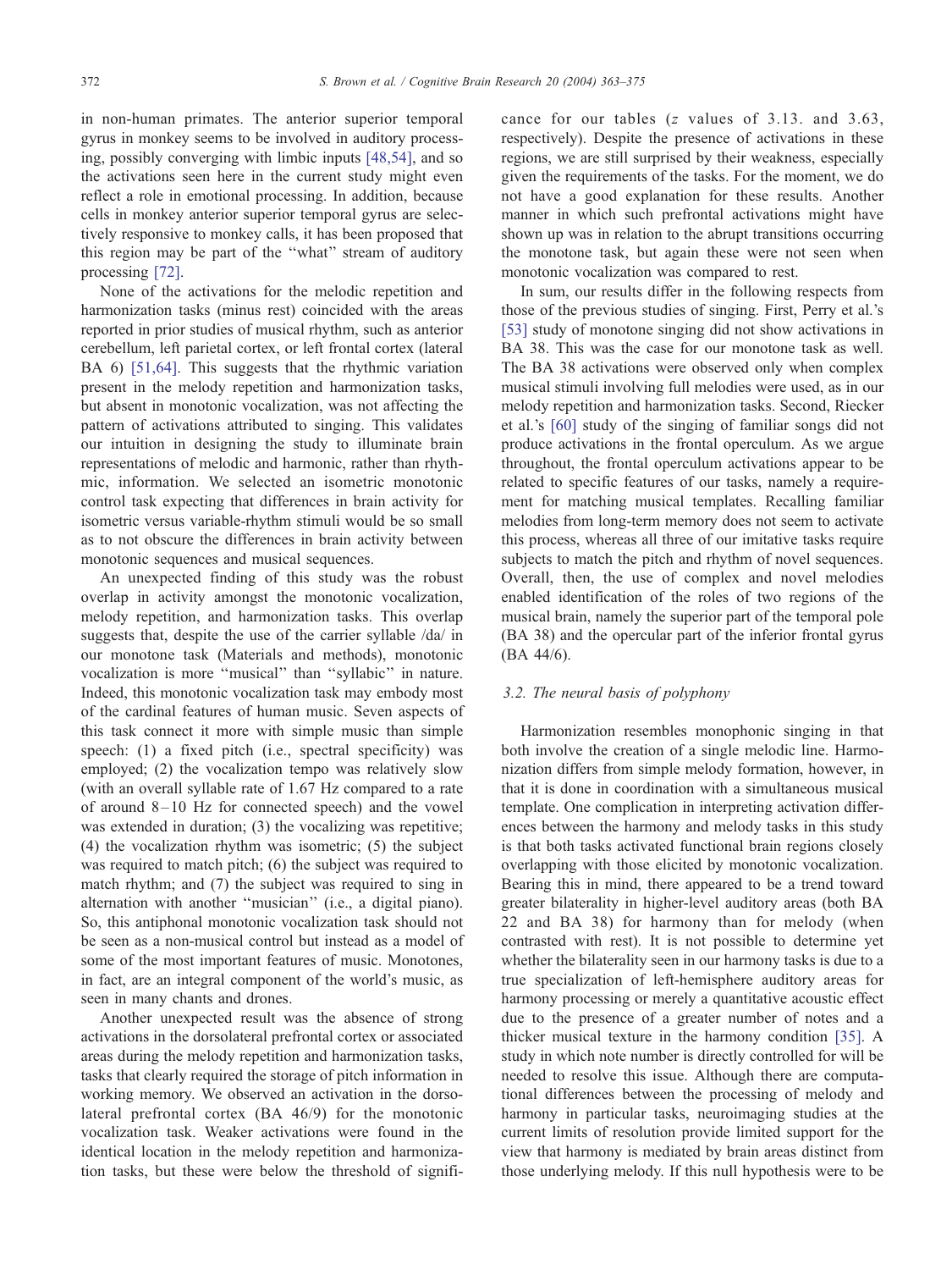<span id="page-10-0"></span>confirmed by studies at higher resolution and with a variety of other paradigms of comparison, it would imply that the capacity to perceive and produce harmony is essentially contained within a basic melodic system, perhaps suggesting that the human harmony system emerged from a basic melodic system in which individual parts were temporally blended with one another following developments in temporal processing. This line of investigation may provide insight into a classic debate regarding whether the origins of music are to be found in melody [\[63\]](#page-12-0) or in harmony [\[58\].](#page-11-0)

#### 3.3. Neural systems for antiphonal imitation

It has been proposed that there is a system of ''mirror neurons'' specialized for the kinds of imitative behaviors that underlie such things as antiphonal imitation, or what have been referred to as resonance behaviors [\[62\].](#page-11-0) During resonance behaviors, organisms act by mirroring the activities of others, either behaviorally or cognitively. The focus of such a mirror system has generally been on visual/manual matching (but see [Ref. \[36\]\)](#page-11-0); however, such a system would be an equally plausible foundation for audiovocal matching functions such as song and speech. Both music and speech, like many forms of bird song, develop ontogenetically through a process of imitation of adult role models during critical periods in brain development [\[39,50,55,74\].](#page-11-0) These are additional instances of vocal learning, wherein developing organisms acquire their species-specific communication repertoires through imitative processes [\[30,31\].](#page-11-0)

One region of the monkey brain that has been shown to possess mirror neurons is a premotor area thought to be the human homologue of Broca's area bilaterally. This region overlaps the opercular area identified bilaterally in the current study as being important for the template-matching processes underlying the antiphonal production of song. From this point of view, then, the frontal operculum may be part of a mirror system involved in audiovocal template matching for both pitch and rhythm. Template matching is also essential to discrimination processes, and tasks in which music-related stimuli are discriminated often show activations in the frontal operculum. This has been shown to be the case for the discrimination of pitch [\[24,81,83,84\],](#page-11-0) chords [\[43\],](#page-11-0) durations [\[24\],](#page-11-0) rhythms [\[51\],](#page-11-0) time intervals [\[59\],](#page-11-0) sound intensities [2], chords, keys and timbres [\[35\],](#page-11-0) melodies and harmonies [8], and melody and harmony performance during score reading [\[51\].](#page-11-0) Hence, it appears that the frontal operculum is equally important for pitch and rhythm processing in music, and that its functional role transcends motor aspects of vocalization. In sum, a mirror function for Broca's area may have as much explanatory power for imitative audiovocal processes underlying music and speech as it does for visuomanual matching processes underlying a proposed gestural origin of language [\[61\]](#page-11-0) (see also [Ref. \[27\]\)](#page-11-0). If so, this might suggest that the song system of the human brain evolved from a vocalization system based on antiphonal imitation [6] in which the frontal

operculum developed a specialized role to mediate this function.

#### Acknowledgements

We are grateful to Tim Griffiths, Carol Krumhansl, Aniruddh Patel, Frederic Theunissen, Barbara Tillmann, and Patrick Wong for their insightful comments on the manuscript. This work was supported by a grant from the ChevronTexaco Foundation.

#### References

- [1] L.F. Baptista, Nature and its nurturing in avian vocal development, in: D.E. Kroodsma, E.H. Miller (Eds.), Ecology and Evolution of Acoustic Communication in Birds, Cornell University Press, Ithaca, 1996, pp. 39 – 60.
- [2] P. Belin, S. McAdams, B. Smith, S. Savel, L. Thivard, S. Samson, Y. Samson, The functional anatomy of sound intensity discrimination, J. Neurosci. 18 (1998) 6388 – 6394.
- [3] P. Belin, R.J. Zatorre, P. Lafaille, P. Ahad, B. Pike, Voice-selective areas in human auditory cortex, Nature 403 (2000) 309 – 312.
- [4] P. Belin, R.J. Zatorre, P. Ahad, Human temporal-lobe response to vocal sounds, Cogn. Brain Res. 13 (2002) 17 – 26.
- [5] S. Brown, Evolutionary models of music: from sexual selection to group selection, in: F. Tonneau, N.S. Thompson (Eds.), Perspectives in Ethology: 13. Behavior, Evolution and Culture, Plenum, New York, 2000, pp. 231-281.
- [6] S. Brown, Contagious heterophony: a new theory about the origins of music, in: R. Tsurtsumia (Ed.), Problems of Traditional Polyphony, Tblisi State Conservatory, Tblisi, in press.
- [7] E. Brown, S.M. Farabaugh, Song sharing in a group-living songbird, the Australian magpie, Gymnorhina tibicen: Part III. Sex specificity and individual specificity of vocal parts in communal chorus and duet songs, Behaviour 118 (1991) 244 – 274.
- [8] S. Brown, L.M. Parsons, M.J. Martinez, D.A. Hodges, C. Krumhansl, J. Xiong, P.T. Fox, The neural bases of producing, improvising, and perceiving music and language. Proceedings of the Annual Meeting of the Cognitive Neuroscience Society, Journal of Cognitive Neuroscience, in press.
- [9] S. Catrin Blank, S.K. Scott, K. Murphy, E. Warburton, R.J.S. Wise, Speech production: Wernicke, Broca and beyond, Brain 125 (2002) 1829 – 1838.
- [10] E. Condillac, An Essay on the Origin of Human Knowledge. English translation by R.G. Weyant (1756). Reprinted in facsimile form, (1971). Scholars' Facsimiles & Reprints, Gainesville, 1746.
- [11] R.B. D'Agostino, A. Belatner, R.B. D'Agostino Jr., A suggestion for using powerful and informative tests of normality, Am. Stat. 44  $(1990)$  316 – 321.
- [12] C. Darwin, The Descent of Man, and Selection in Relation to Sex, J. Murray, London, 1871.
- [13] M.R. DeLong, The basal ganglia, in: E.R. Kandel, J.H. Schwartz, T.M. T.M. Jessell (Eds.), Principles of Neural Science, McGraw-Hill, New York, 2000, pp. 853-867.
- [14] C. Deng, G. Kaplan, L.J. Rogers, Similarity of the song nuclei of male and female Australian magpies (Gymnorhina tibicen), Behav. Brain Res. 123 (2001) 89-102.
- [15] N.F. Dronkers, A new brain region for coordinating speech articulation, Nature 384 (1996) 159-161.
- [16] M. Eens, R. Pinxten, R.F. Verheyen, No overlap in song repertoire between yearling and older starlings Sturnus vulgaris, Ibis 134 (1992)  $72 - 76.$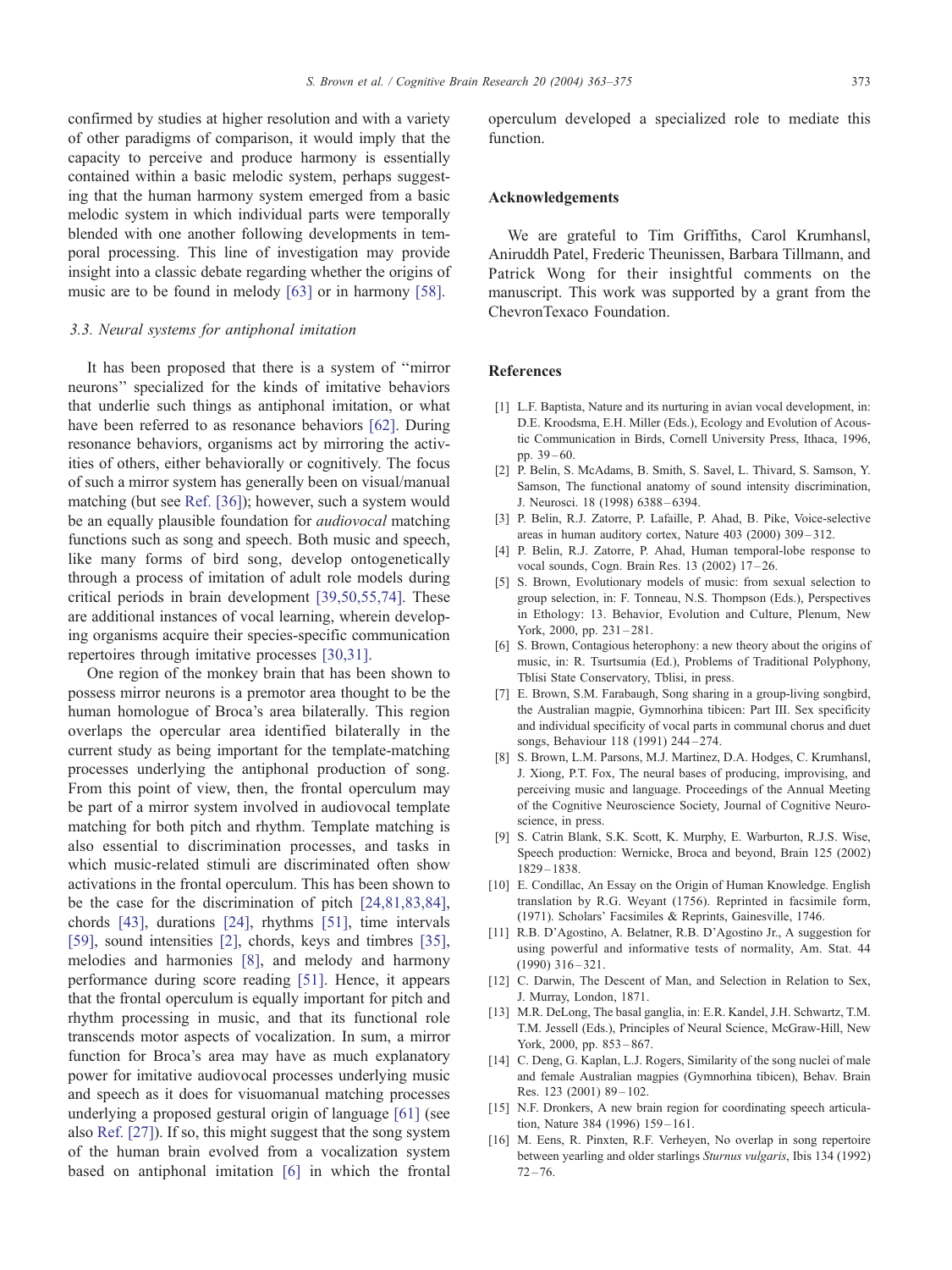- <span id="page-11-0"></span>[17] P.T. Fox, M. Mintun, Noninvasive functional brain mapping by change-distribution analysis of averaged PET images of  $H_2^{15}O$  tissue activity, J. Nucl. Med. 30 (1989) 141 – 149.
- [18] P.T. Fox, M. Mintun, E. Reiman, M.E. Raichle, Enhanced detection of focal brain responses using inter-subject averaging and change-distribution analysis of subtracted PET images, J. Cereb. Blood Flow Metab. 8 (1988) 642-653.
- [19] P.T. Fox, A. Huang, L.M. Parsons, J. Xiong, F. Zamarripa, J.L. Lancaster, Location-probability profiles for the mouth region of human primary motor-sensory cortex: model and validation, NeuroImage 13  $(2001)$  196 – 209.
- [20] K.J. Friston, C.D. Frith, P.R. Liddle, R.S.J. Frackowiak, Comparing functional (PET) images: the assessment of significant change, J. Cereb. Blood Flow Metab. 11 (1991) 690 – 699.
- [21] J.M. Fuster, The prefrontal cortex—an update: time is of the essence, Neuron 30 (2001) 319–333.
- [22] P.M. Gray, B. Krause, J. Atema, R. Payne, C. Krumhansl, L. Baptista, Biology and music: the music of nature, Science 291 (2001) 52-54.
- [23] T.D. Griffiths, C. Büchel, R.S.J. Frackowiak, R.D. Patterson, Analysis of temporal structure in sound by the human brain, Nat. Neurosci. 1  $(1998)$  422-427.
- [24] T. Griffiths, I. Johnsrude, J.L. Dean, G.G.R. Green, A common neural substrate for the analysis of pitch and duration pattern in segmented sound? NeuroReport 10 (1999) 3825-3830.
- [25] E.H. Hagen, G.A. Bryant, Music and dance as a coalition signaling system, Hum. Nat. 14 (2003) 21-51.
- [26] A.R. Halpern, R.J. Zatorre, When that tune runs through your head: a PET investigation of auditory imagery for familiar melodies, Cereb. Cortex 9 (1999) 697-704.
- [27] M.D. Hauser, N. Chomsky, W.T. Fitch, The faculty of language: what is it, who has it and how did it evolve? Science 298 (2002) 1569 – 1579.
- [28] S.E. Henschen, On the function of the right hemisphere of the brain in relation to the left in speech, music and calculation, Brain 49 (1926)  $110 - 123$
- [29] P. Janata, J.L. Birk, J.D. Van Horn, M. Leman, B. Tillmann, J. Bharucha, The cortical topography of tonal structures underlying western music, Science 298 (2002) 2167 – 2170.
- [30] V.M. Janik, P.J.B. Slater, Vocal learning in mammals, Adv. Study Behav. 26 (1997) 59 – 99.
- [31] V.M. Janik, P.J.B. Slater, The different roles of social learning in vocal communication, Anim. Behav.  $60$  (2000)  $1 - 11$ .
- [32] U. Jürgens, On the neurobiology of vocal communication, in: H. Papousek, U. Jürgens, M. Papousek (Eds.), Nonverbal Vocal Communication: Comparative and Developmental Approaches, Cambridge Univ. Press, Cambridge, 1992, pp. 31-42.
- [33] U. Jürgens, Neural pathways underlying vocal control, Neurosci. Biobehav. Rev. 26 (2002) 235 – 258.
- [34] D. Klein, R.J. Zatorre, B. Milner, E. Meyer, A.C. Evans, Left putaminal activation when speaking a second language: evidence from PET, NeuroReport 21 (1994) 2295 – 2297.
- [35] S. Koelsch, T.C. Gunter, D.Y. v Cramon, S. Zysset, G. Lohmann, A.D. Friederici, Bach speaks: a cortical ''language-network'' serves the processing of music, NeuroImage 17 (2002) 956 – 966.
- [36] E. Kohler, C. Keysers, M.A. Umilta, L. Fogassi, V. Gallese, G. Rizzolatti, Hearing sounds, understanding actions: action representation in mirror neurons, Science 297 (2002) 846 – 848.
- [37] D.E. Kroodsma, M. Konishi, A suboscine bird (eastern phoebe Sayornis phoebe) develops normal song without auditory feedback, Anim. Behav. 42 (1991) 477 – 487.
- [38] D.E. Kroodsma, W.-C. Liu, E. Goodwin, P.A. Bedell, The ecology of song improvisation as illustrated by North American sedge wrens, Auk 116 (1999) 373 – 386.
- [39] P.K. Kuhl, A.N. Meltzoff, Infant vocalizations in response to speech: vocal imitation and developmental change, J. Acoust. Soc. Am. 100  $(1996)$  2425 – 2438
- [40] F.J.P. Langheim, J.H. Callicott, V.S. Mattay, J.H. Duyn, D.R. Wein-

berger, Cortical systems associated with covert musical rehearsal, NeuroImage 16 (2002) 901 – 908.

- [41] S.A. MacDougall-Shackleton, G.F. Ball, Comparative studies of sex differences in the song-control system of songbirds, Trends Neurosci. 22 (1999) 432 – 436.
- [42] S. MacDougall-Shackleton, S.H. Hulse, Concurrent absolute and relative pitch processing by European starlings (Sturnus vulgaris), J. Comp. Psychol. 110 (1996) 139 – 146.
- [43] B. Maess, S. Koelsch, T.C. Gunter, A.D. Friederici, Musical syntax is processed in Broca's area: an MEG study, Nat. Neurosci. 4 (2001)  $540 - 545$
- [44] P. Marler, R. Pickert, Species-universal microstructure in the learned song of the swamp sparrow (Melospiza georgiana), Anim. Behav. 32 (1984) 679 – 689.
- [45] V. Menon, D.J. Levitin, B.K. Smith, A. Lembke, B.D. Krasnow, D. Glazer, G.H. Glover, S. McAdams, Neural correlates of timbre change in harmonic sounds, NeuroImage 17 (2002) 1742 – 1754.
- [46] G.S. Miller, The Mating Mind: How Sexual Selection Shaped the Evolution of Human Nature, Doubleday, New York, 2000.
- [47] M. Mintun, P.T. Fox, M.E. Raichle, A highly accurate method of localizing regions of neuronal activity in the human brain with PET, J. Cereb. Blood Flow Metab. 9 (1989) 96-103.
- [48] M.A. Moran, E.J. Mufson, M.M. Mesulam, Neural inputs into the temporopolar cortex of the rhesus monkey, J. Comp. Neurol. 256  $(1987) 88 - 103.$
- [49] R. Oldfield, The assessment and analysis of handedness: the Edinburgh inventory, Neuropsychologia 9 (1971) 97-113.
- [50] M. Papousek, Intuitive parenting: a hidden source of musical stimulation in infancy, in: I. Deliège, J. Sloboda (Eds.), Musical Beginnings: Origins and Development of Musical Competence, Oxford Univ. Press, Oxford, 1996, pp. 88 – 112.
- [51] L.M. Parsons, Exploring the functional neuroanatomy of music performance, perception and comprehension, in: R.J. Zatorre, I. Peretz (Eds.), The Cognitive Neuroscience of Music, Oxford Univ. Press, Oxford, UK, 2003, pp. 247-268.
- [52] L.M. Parsons, D. Osherson, New evidence for distinct right and left brain systems for deductive versus probabilistic reasoning, Cereb. Cortex 11 (2001) 954 – 965.
- [53] D.W. Perry, R.J. Zatorre, M. Petrides, B. Alivisatos, E. Meyer, A.C. Evans, Localization of cerebral activity during simple singing, Neuro-Report 10 (1999) 3979 – 3984.
- [54] A. Poremba, R.C. Saunders, A.M. Crane, M. Cook, L. Solokoff, M. Mishkin, Functional mapping of primate auditory cortex, Science 299  $(2003)$  568 – 572.
- [55] C.L. Poulson, E. Kymissis, K.F. Reeve, M. Andreators, L. Reeve, Generalized vocal imitation in infants, J. Exp. Child Psychol. 51  $(1991)$  267-279.
- [56] J. Rademacher, P. Morosan, T. Schormann, A. Schleicher, C. Werner, H.J. Freund, K. Zilles, Probabilistic mapping and volume measurement of human primary auditory cortex, NeuroImage 13  $(2001)$  669 – 683.
- [57] M.E. Raichle, M.R.W. Martin, P. Herskovitch, M.A. Mintun, J.Markham, Brain blood flow measured with intravenous  $H_2^{15}O$ : II. Implementation and validation, J. Nucl. Med. 24 (1983) 790-798.
- [58] J.-P. Rameau, Treatise on Harmony. Philip Gossett, translator, Dover Publications, New York, 1722/1971.
- [59] S.M. Rao, A.R. Mayer, D.L. Harrington, The evolution of brain activation during temporal processing, Nat. Neurosci. 4 (2001)  $317 - 323$
- [60] A. Riecker, H. Ackermann, D. Wildgruber, G. Dogil, W. Grodd, Opposite hemispheric lateralization effects during speaking and singing at motor cortex, insula and cerebellum, NeuroReport 11 (2000) 1997 – 2000.
- [61] G. Rizzolatti, M.A. Arbib, Language within our grasp, Trends Neurosci. 21 (1998) 188 – 194.
- [62] G. Rizzolatti, L. Fadiga, L. Fogassi, V. Gallese, Resonance behaviors and mirror neurons, Arch. Ital. Biol. 137 (1999) 85 – 100.